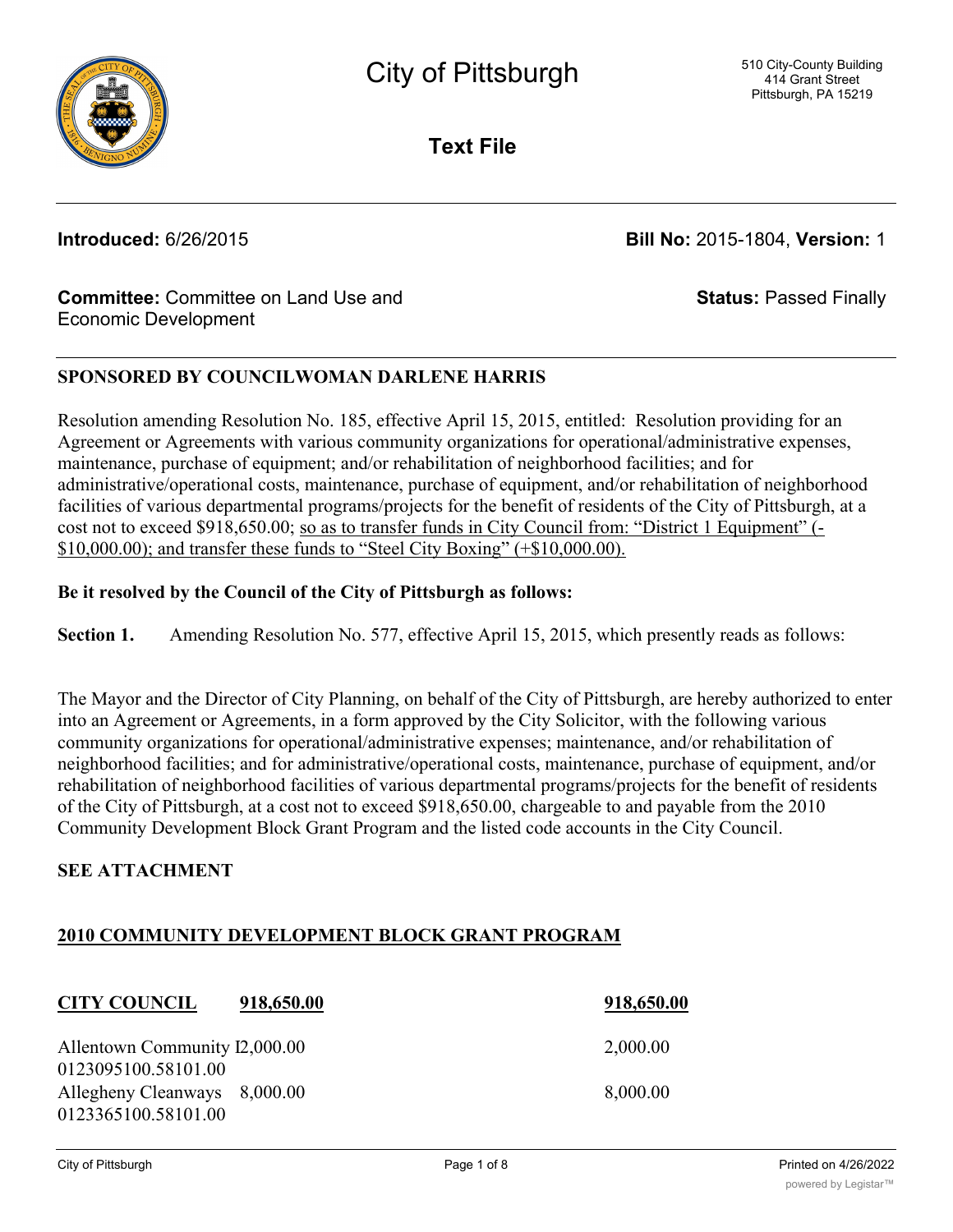## **Introduced: 6/26/2015**

0123365100.58101.00

#### **Committee:** Committee on Land Use and **Committee:** Committee Legheny Covereption.

| Arlington Civic Council 4,000.00         | 4,000.00  |
|------------------------------------------|-----------|
| 500000-2610-101100-C                     |           |
| August Wilson Home Pr5,000.00            | 5,000.00  |
| 0123354100.58101.00                      |           |
| Beltzhoover Citizens CL750.00            | 750.00    |
| 0129749100.58101.00                      |           |
| Bloomfield Deck Hocke25,000.00           | 25,000.00 |
| 0130013100.58101.00                      |           |
| Bloomfield Garfield Cor10,000.00         | 10,000.00 |
| 500000-2610-101100-C.                    |           |
| Boys and Girls Club of 5,000.00          | 5,000.00  |
| 500000-2610-101100-C                     |           |
| Brashear Association, In7,250.00         | 7,250.00  |
| 500000-2610-101100-C.                    |           |
| Brookline Christian Foo 10,000.00        | 10,000.00 |
| 500000-2610-101100-C.                    |           |
| Brookline Meals on Wh(10,000.00          | 10,000.00 |
| 500000-2610-101100-C                     |           |
| Catholic Youth Associat5,000.00          | 5,000.00  |
| 500000-2610-101100-C                     |           |
| Center for Victims of $\lambda$ 2,000.00 | 2,000.00  |
| 500000-2610-101100-C                     |           |
| Center for Victims of Vi2,850.00         | 2,850.00  |
| Mediation Ctr.                           |           |
| 500000-2610-101100-C                     |           |
| Children's Sickle Cell Fc3,000.00        | 3,000.00  |
| 500000-2610-101100-C                     |           |
| Coalition for Fair Housi2,000.00         | 2,000.00  |
| 0129105100.58101.00                      |           |
| Community Empowerm 1,000.00              | 1,000.00  |
| 0129838100.58101.00                      |           |
|                                          |           |
| Community Human Serv2,500.00             | 2,500.00  |
| 500000-2610-101100-C.                    |           |
|                                          |           |
| Creedmor Court<br>4,500.00               | 4,500.00  |
| 500000-2610-101100-C.                    |           |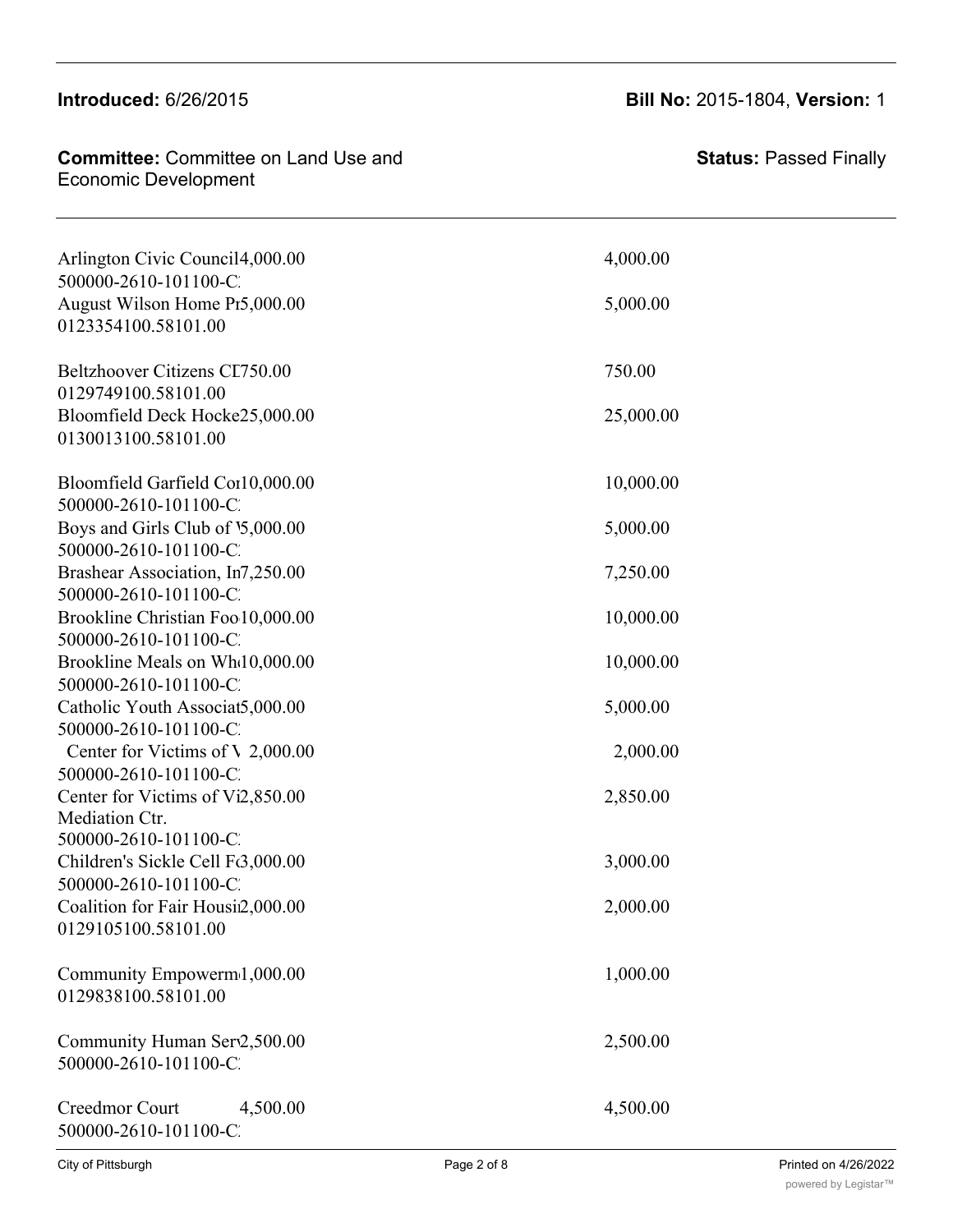## Introduced: 6/26/2015

## **Introduced:** 6/26/2015 **Bill No:** 2015-1804, **Version:** 1

**Committee: Committee on Land Use and** Economic Development Creedmor Court 4,500.00 4,500.00

Community Empowerment Association 1,000.00 1,000.00

| District 1 Equipment<br>29,500.00                                              | $(-10,000.00)$ | 19,500.00 |  |
|--------------------------------------------------------------------------------|----------------|-----------|--|
| 0130032100.58101.00<br>Dollar Energy Fund, Inc3,500.00<br>0124555100.58101.00  |                | 3,500.00  |  |
| East Allegheny Commut5,000.00                                                  |                | 5,000.00  |  |
| 0121330100.58101.00<br>East End Cooperative M 2,500.00                         |                | 2,500.00  |  |
| 500000-2610-101100-C.<br>East Liberty Developme2,500.00<br>0123301100.58101.00 |                | 2,500.00  |  |
| Elder-Ado, Inc.<br>18,000.00<br>500000-2610-101100-C.                          |                | 18,000.00 |  |
| Elizabeth Seton Center, 15,000.00<br>500000-2610-101100-C                      |                | 15,000.00 |  |
| Elliott West End Athletio,000.00<br>500000-2610-101100-C                       |                | 5,000.00  |  |
| Emanuel Christian Presc2,000.00<br>0123355100.58101.00                         |                | 2,000.00  |  |
| Emanuel United Method1,000.00<br>500000-2610-101100-C                          |                | 1,000.00  |  |
| <b>Family Resources</b><br>1,500.00<br>0129765100.58101.00                     |                | 1,500.00  |  |
| Fineview Citizen's Cour2,500.00<br>0121401100.58101.00                         |                | 2,500.00  |  |
| First Tee of Pittsburgh 3,000.00<br>500000-2610-101100-C.                      |                | 3,000.00  |  |
| Friendship Development10,000.00<br>0121500100.58101.00                         |                | 10,000.00 |  |
| Grandview Lions Club, 4,000.00<br>0123222100.58101.00                          |                | 4,000.00  |  |
| Greater Pittsburgh Com149,800.00<br>500000-2610-101100-C                       |                | 49,800.00 |  |
| Greenfield Organization 1, 110.20<br>0121170100.58101.00                       |                | 1,110.20  |  |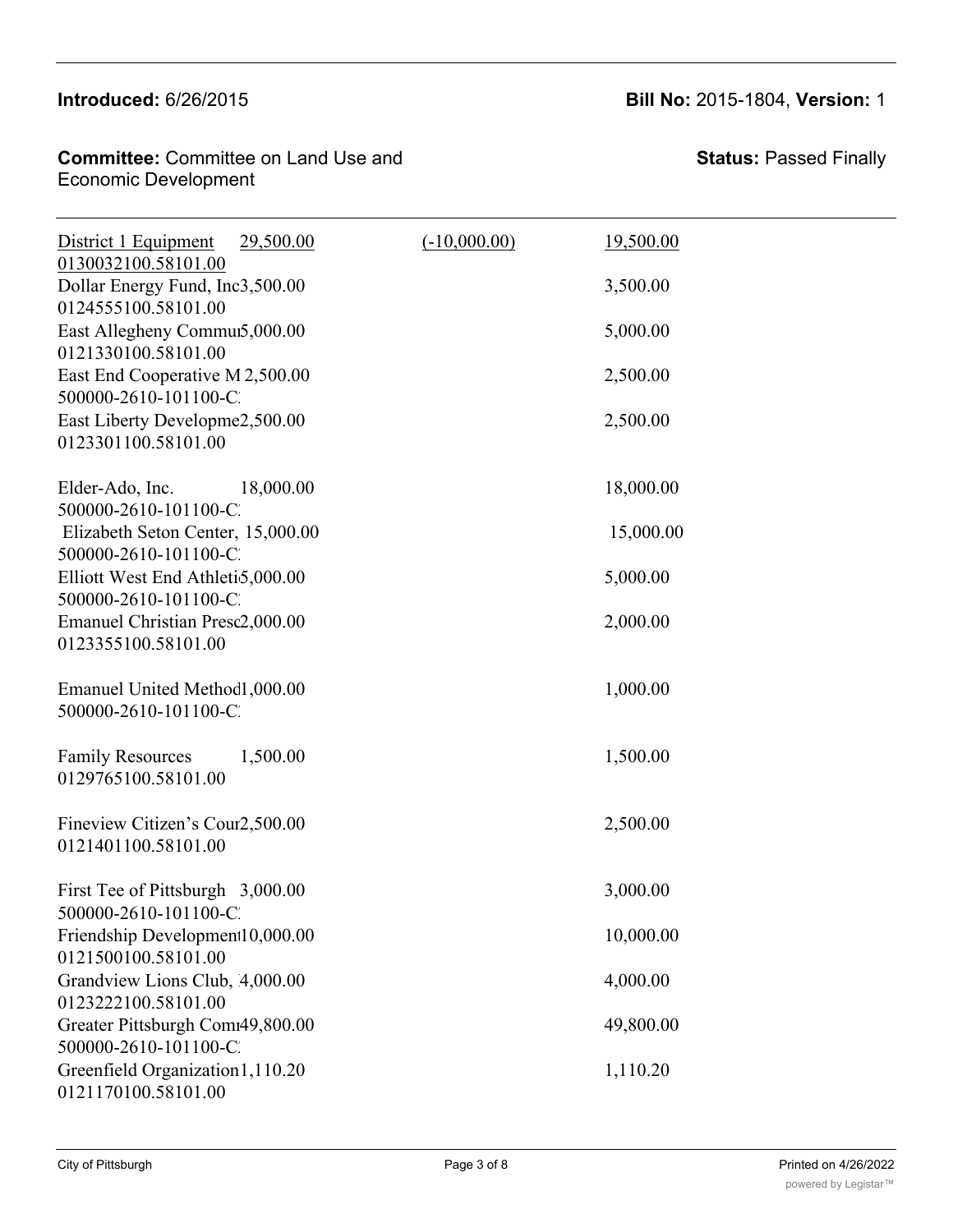#### $\frac{1}{2}$  $m$  $\alpha$ u $\alpha$ u $\alpha$ a $\beta$

0121500100.58101.00

#### Committee: Committee on Land Use and Economic Development and Organization 1,110.20 1,110.20 1,110.20 1,110.20 1,110.20 1,110.20 1,110.20 1,110.20 1,110.20 1,110.20 1,110.20 1,110.20 1,110.20 1,110.20 1,110.20 1,110.20 1,110.20 1,110.20 1,110.20 1,110.20 1,11

| Council                           |           |
|-----------------------------------|-----------|
| 0123036100.58101.00               |           |
| HACP/Pressley High Ri1,000.00     | 1,000.00  |
| 0123050100.58101.00               |           |
| Hazelwood Initiative 33,389.00    | 33,389.80 |
| 500000-2610-101100-C.             |           |
| Hazelwood Meals on WB,000.00      | 3,000.00  |
| 0123232100.58101.00               |           |
| Healthy Start, Inc.<br>3,000.00   | 3,000.00  |
| 0123134100.58101.00               |           |
| Hilltop Community Chil2,000.00    | 2,000.00  |
| 0121355100.58101.00               |           |
| Isaiah Project<br>3,000.00        | 3,000.00  |
| 0123366100.58101.00               |           |
| Jewish Association on A1,000.00   | 1,000.00  |
| 500000-2610-101100-C.             |           |
| Jewish Family & Childr2,000.00    | 2,000.00  |
| Pantry                            |           |
| 500000-2610-101100-C.             |           |
| Jewish Family & Childro,000.00    | 5,000.00  |
| 500000-2610-101100-C.             |           |
| <b>Just Harvest</b><br>25,000.00  | 25,000.00 |
| 0129958100.58101.00               |           |
| Lawrenceville-Bloomfie5,000.00    | 5,000.00  |
| 500000-2610-101100-C.             |           |
| Lawrenceville United<br>15,000.00 | 15,000.00 |
| 0129855100.58101.00               |           |
| Living at Home Program3,000.00    | 3,000.00  |
| 500000-2610-101100-C.             |           |
| Manchester Youth Deve5,000.00     | 5,000.00  |
| 0121211100.58101.00               |           |
| Manchester Citizen's Co7,500.00   | 7,500.00  |
| 500000-2610-101000-C              |           |

Marion Manor Corporation 5,000.00 5,000.00

HACP/Northview Height, 000.00 1,000.00

**Introduced:** 6/26/2015 **Bill No:** 2015-1804, **Version:** 1

**Status:** Passed Finally

 $50000022101101100C$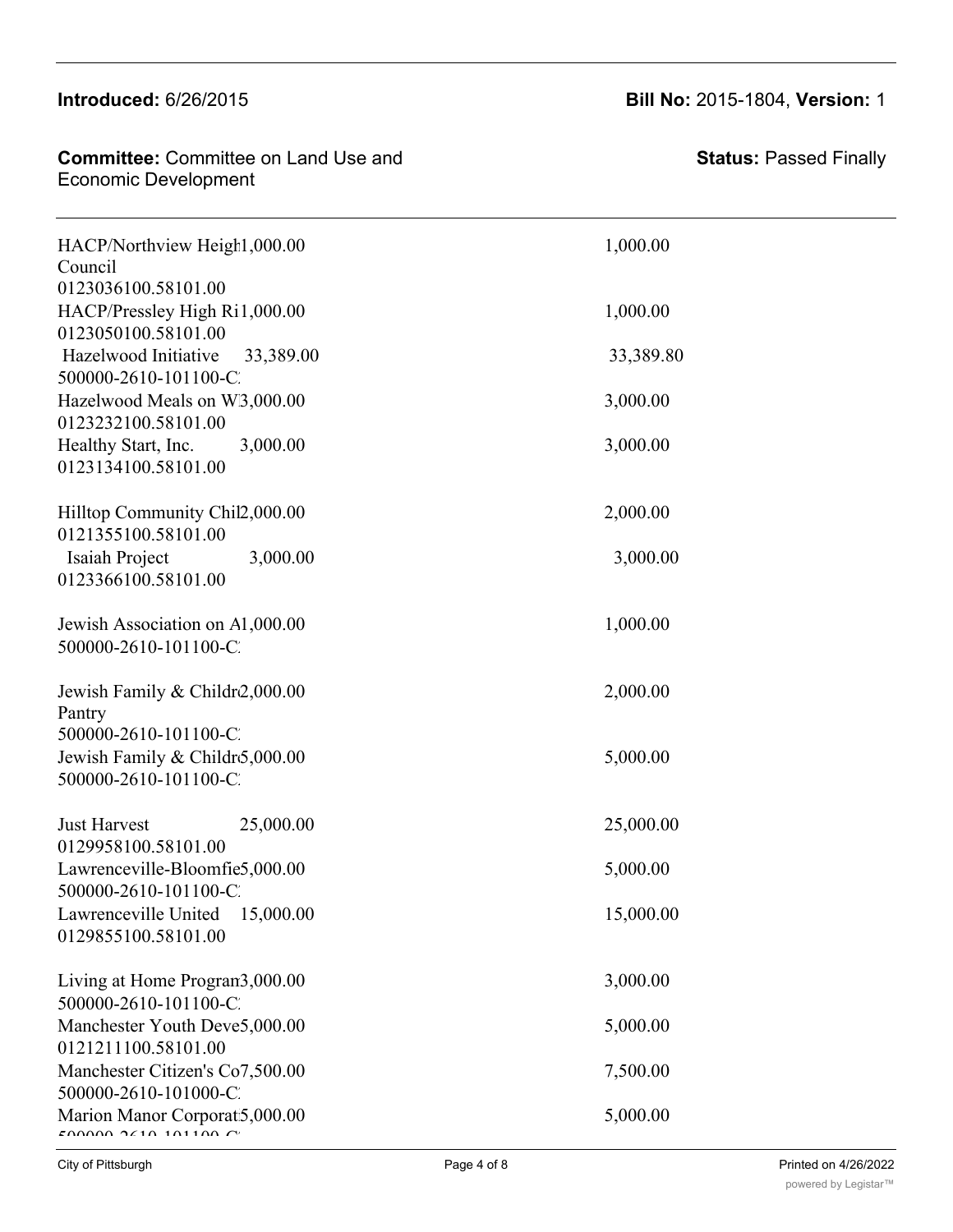#### **Introduced: 6/26/2015** Manchester Youth Development 5,000.00 5,000.00

| <b>Committee:</b> Committee on Land Use and |  |
|---------------------------------------------|--|
| <b>Economic Development</b>                 |  |

Living at Home Program3,000.00 3,000.00

500000-2610-101100-C2010-G223112-2010 Moving Lives of Kids  $A5,000.00$  5,000.00 0123356100.58101.00

Mt. Washington Commul 7,000.00 Corporation 500000-2610-101100-C2

MWCDC Wild Art Traill 000.00 1,000.00 1,000.00 500000-2610-101100-C Mt. Washington Heights 5,000.00 5,000.00 5,000.00 0123261100.58101.00 National Council of Jew 12,000.00 12,000.00 12,000.00 500000-2610-101100-C Neighborhood Learning 2,976.74<br>2,976.74 0130007100.58101.00

Northside Chronicle 1,500.00 1,500.00 500000-2610-101100-C Northside Coalition for 115,000.00 15,000.00 500000-2610-101000-C Northside Leadership Co. 500.00 8,500.00 8,500.00 0129784100.58101.00 Northside Public Safety 1,000.00 1,000.00 1,000.00 0129202100.58101.00 Oakland Business Impro7,000.00 7,000.00 7,000.00 500000-2610-101100-C Oakland Community Co4,500.00 4,500.00 0123042100.58101.00 Oakland Planning  $\&$  De 7,000.00  $\qquad \qquad$  7,000.00 500000-2610-101100-C Parks Conservancy - Ars 8,000.00 8,000.00 8,000.00 0130039100.58101.00 Parks & Recreation 7,023.26 7,023.26

0123288100.58101.00 Pennsylvania Affiliate S6,500.00 6,500.00 6,500.00 0129792100.58101.00 Pennsylvania Resource  $\mathcal{Q}$ ,000.00 2,000.00 500000-2610-101100-C Perry Hilltop Citizens In1,000.00 1,000.00 0129121100.58101.00

17,000.00 17,000.00

**Status:** Passed Finally

Printed on 4/26/2022 [powered by Legistar™](http://www.legistar.com/)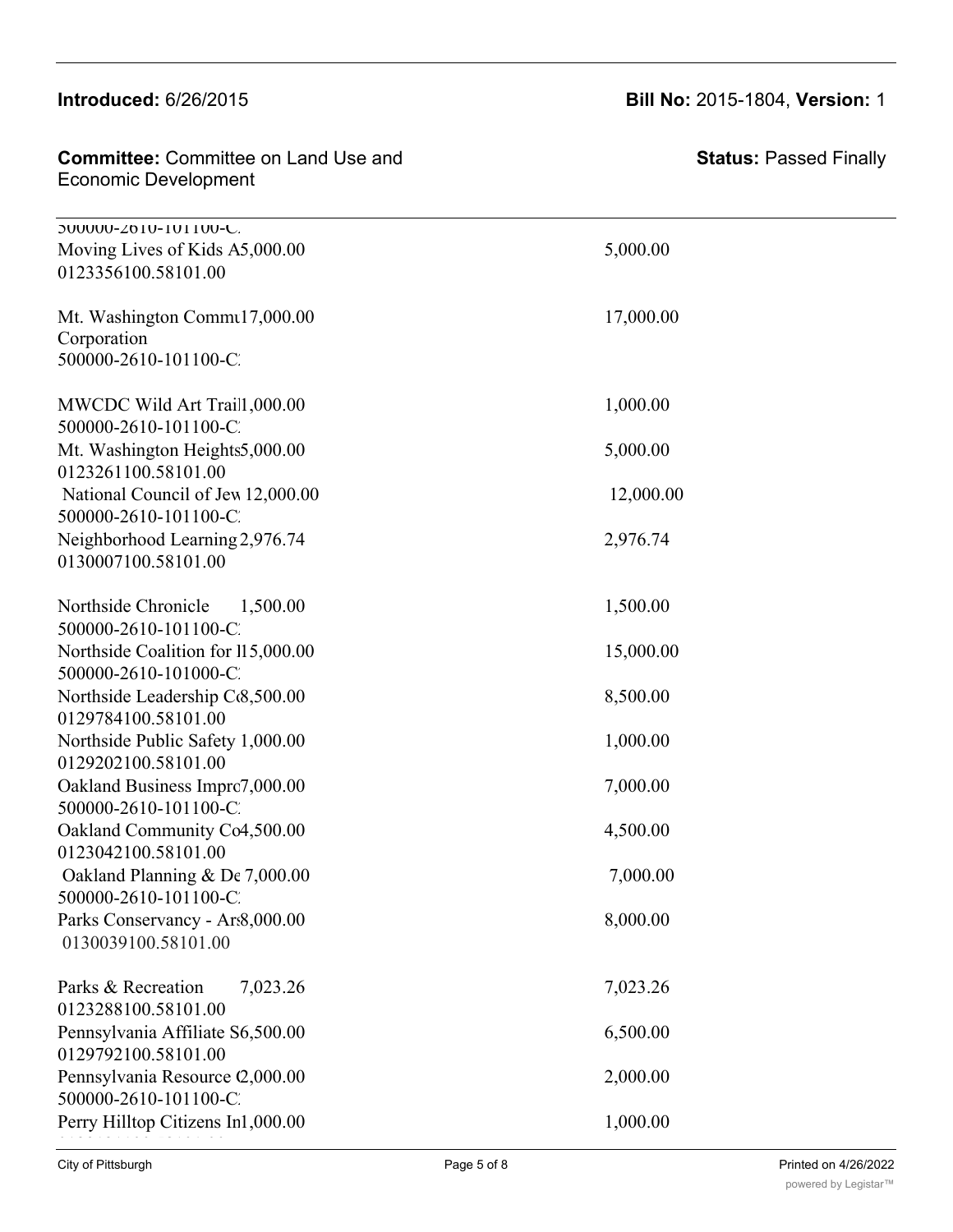## Introduced: 6/26/2015

| <b>Committee:</b> Committee on Land Use and<br>Economic Development |  |
|---------------------------------------------------------------------|--|
|                                                                     |  |
|                                                                     |  |

| 0129121100.58101.00                                      |            |
|----------------------------------------------------------|------------|
| Persad Center<br>2,000.00                                | 2,000.00   |
| 500000-2610-101100-C.<br>Pittsburgh Action Agai 2,500.00 | 2,500.00   |
| 500000-2610-101100-C.                                    |            |
| Pittsburgh Aids Task Fo3,500.00                          | 3,500.00   |
| 500000-2610-101100-C.                                    |            |
| Pittsburgh Community S130,000.00                         | 130,000.00 |
| 0121390100.58101.00                                      |            |
| Pittsburgh Community S16,000.00                          | 16,000.00  |
| 500000-2610-101100-C.                                    |            |
| Pittsburgh Community F824.00                             | 824.00     |
| 0125677100.58101.00                                      |            |
| Pittsburgh Musical Thea2,500.00                          | 2,500.00   |
| 0123309100.58101.00                                      |            |
| Pittsburgh Parks Conser2,500.00                          | 2,500.00   |
| 0123243100.58101.00                                      |            |
| 500.00<br>Pittsburgh Project                             | 500.00     |
| 0123198100.58101.00                                      |            |
|                                                          |            |
| Polish Hill Civic Associ20,000.00                        | 20,000.00  |
| 500000-2610-101100-C                                     |            |
| Prevention Point Pittsbu3,500.00                         | 3,500.00   |
| 500000-2610-101100-C.                                    |            |
| Rebuilding Together Pitt4,000.00                         | 4,000.00   |
| 0123307100.58101.00                                      |            |
| <b>Riverview Manor</b><br>1,000.00                       | 1,000.00   |
| 500000-2610-101100-C.                                    |            |
| Saint Andrews Food Barl,000.00                           | 1,000.00   |
| 0123290100.58101.00                                      |            |
| Saint Ambrose Manor<br>1,000.00                          | 1,000.00   |
| 0129909100.58101.00                                      |            |
| Saint Clair Athletic Assc4,000.00                        | 4,000.00   |
| 500000-2610-101100-C.                                    |            |
| Saint John Vianney Parr2,000.00                          | 2,000.00   |
| 0123262100.58101.00                                      |            |
| Saint Mathews Food Bar4,000.00<br>0123263100.58101.00    | 4,000.00   |
|                                                          |            |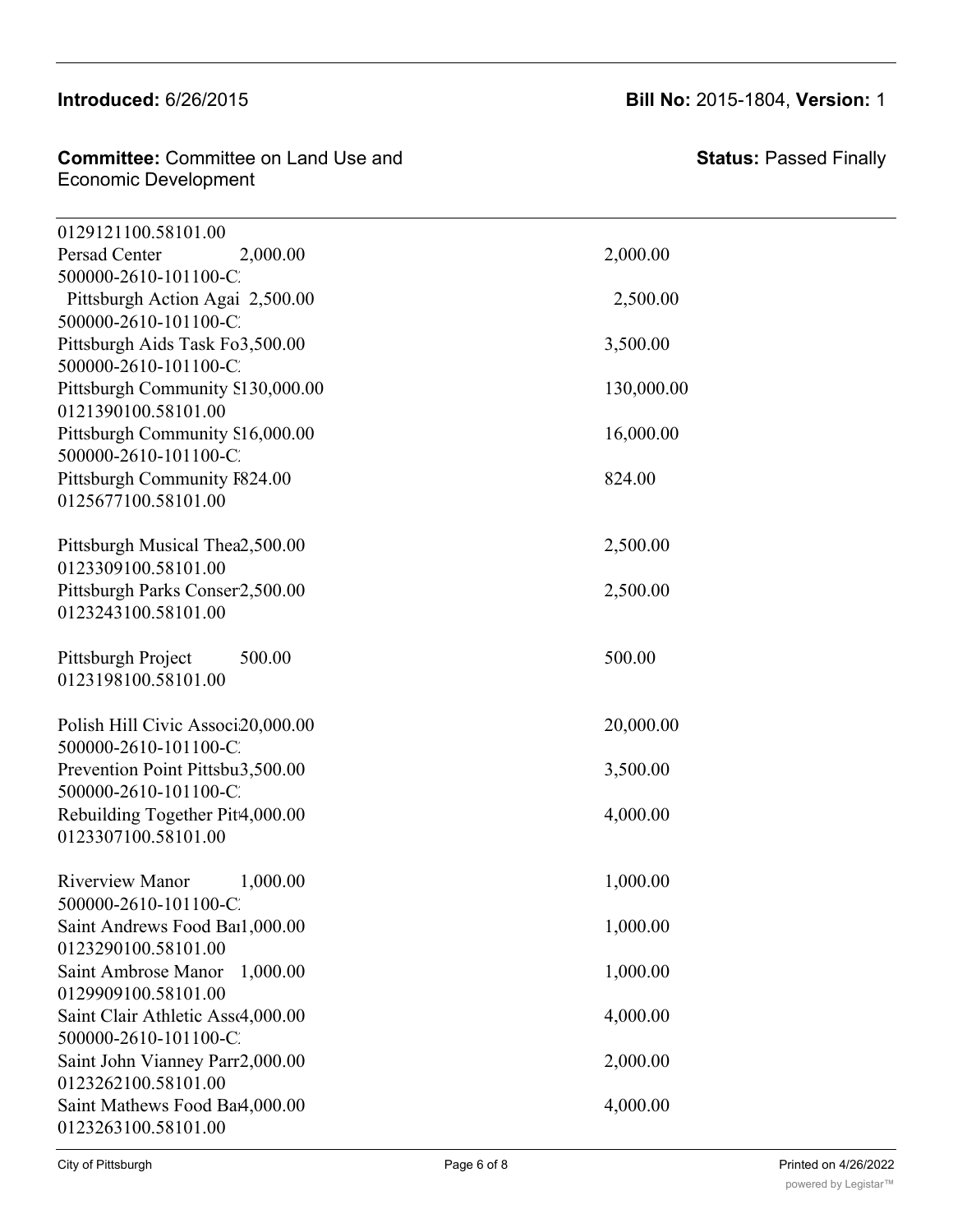## Introduced:  $6/26/2015$  Bill N

**Committee:** Committee on Land Use and **Committee:** Committee Saint Mathews Food Bank 4,000 4,000 4,000 4,000 4,000 4,000 4,000 4,000 4,000 4,000 4,000 4,000 4,000 4,000 4,000 4,000 4,000 4,000 4,000 4,000 4,000 4,000 4,000 4,000 4,000 4,000 4,000 4,000 4,000 4,000 4,000 4,000 4,000

Saint Ambrose Manor 1,000.00 1,000.00

| Saint Michael's Food Ba4,000.00              |              | 4,000.00  |  |
|----------------------------------------------|--------------|-----------|--|
| 0123264100.58101.00                          |              |           |  |
| Saint Paul's Benevolent 2,000.00             |              | 2,000.00  |  |
| 500000-2610-101100-C.                        |              |           |  |
| Sarah Heinz House<br>3,000.00                |              | 3,000.00  |  |
| 0129162100.58101.00                          |              |           |  |
| Schenley Heights Develd 0,000.00             |              | 10,000.00 |  |
| 0123120100.58101.00                          |              |           |  |
| Senior Friends<br>2,000.00                   |              | 2,000.00  |  |
| 500000-2610-101100-C.                        |              |           |  |
| Shepherd Wellness Com7,000.00                |              | 7,000.00  |  |
| 0129791100.58101.00                          |              |           |  |
| Sheraden Community C20,500.00                |              | 20,500.00 |  |
| 0123121100.58101.00                          |              |           |  |
| Sheraden United Methoc5,176.00               |              | 5,176.00  |  |
| 0123227100.58101.00                          |              |           |  |
|                                              |              |           |  |
| South Side Athletic Ass2,000.00              |              | 2,000.00  |  |
| 0123187100.58101.00                          |              |           |  |
| South Side Slopes Neigh 3,000.00             |              | 3,000.00  |  |
| 500000-2610-101100-C                         |              |           |  |
| Spring Hill Civic Leagu <sub>5</sub> ,000.00 |              | 5,000.00  |  |
| 0121267100.58101.00                          |              |           |  |
| <b>Steel City Boxing</b><br>3,000.00         | $+10,000.00$ | 13,000.00 |  |
| 0129982100.58101.00                          |              |           |  |
| Strong Women Strong C6,500.00                |              | 6,500.00  |  |
| 0123266100.58101.00                          |              |           |  |
| The Poise Foundation<br>75,000.00            |              | 75,000.00 |  |
| 0123236100.58101.00                          |              |           |  |
| Tree of Hope, Inc.<br>5,000.00               |              | 5,000.00  |  |
| 500000-2610-101100-C.                        |              |           |  |
| Tri-Hill Valley Meals c 1,500.00             |              | 1,500.00  |  |
| 500000-2610-101100-C.                        |              |           |  |
| <b>Uptown Partners</b><br>7,500.00           |              | 7,500.00  |  |
| 500000-2610-101100-C.                        |              |           |  |
| Urban League of Pittsbu20,000.00             |              | 20,000.00 |  |
| 500000-2610-101100-C.                        |              |           |  |
| Veterans Leadership Pro7,000.00              |              | 7,000.00  |  |
| 0121292100.58101.00                          |              |           |  |
| Washington Heights Ath5,000.00               |              | 5,000.00  |  |
| 0123248100.58101.00                          |              |           |  |